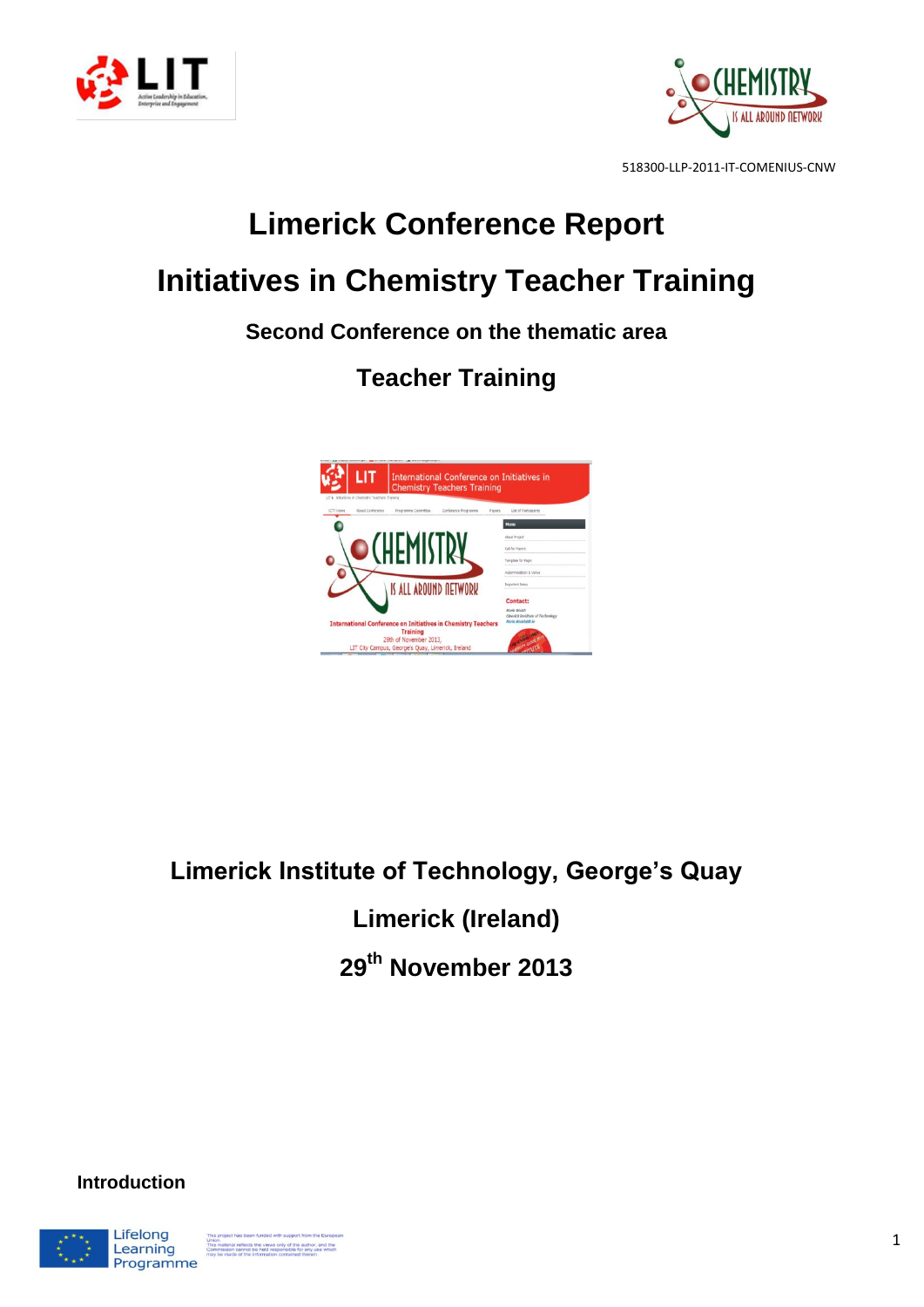



The international conference "Initiatives in Chemistry Teacher Training" took place in Limerick on  $29<sup>th</sup>$ November 2013 in Limerick Institute of Technology City Campus at George's Quay. The aim of the conference was to share European experiences and initiatives for pre-service and in-service training of chemistry teachers and then to focus on initiatives to enhance chemistry teacher training from an Irish perspective. The Conference was funded by the 518300-LLP-2011-IT-COMENIUS-CNW Chemistry is All Around Network project resources. It was part of the prescribed activities of the Chemistry is All Around Us Network and follows on from the initial conference on Training Issues of Chemistry Teachers in Gabrovo, Bulgaria in June 2013.

#### **Conference Organisation**

A Scientific Committee was formed to moderate the organisation of the conference. The members are listed in Appendix 1. The Conference was a one-day event, with the morning session centred around the European experiences collated through the Chemistry is All Around us Network Project, and the afternoon devoted to various aspects of chemistry teacher training in Ireland, and beyond, since some of the initiatives were instigated as part of European collaborations.

Some of the experts attending this Conference presented the outcomes/results of their research on a poster. Therefore, in addition to the conference talks, poster presentations were displayed, giving the participants had the opportunity to examine the posters presented and to discuss their contents with authors during the breaks midway through the morning and afternoon sessions. The conference programme is available both on the conference web site (http://www.lit.ie/ICTT/default.aspx) and as appendix to this document.

#### **Conference Participants**

Some forty participants registered from a number of European countries, with the largest representation from Ireland. These included representatives from universities, schools, educational companies and public authorities. The complete list of participants is available both on the conference web site (http://www.lit.ie/ICTT/default.aspx) and as an appendix to this document.



#### **Conference Contents**

During the conference, 20 papers were presented. As described in the previous paragraph the papers were organised to give trans-European perspectives on teacher training in Chemistry before focussing on initiatives in Ireland.

All presented papers are included in the conference proceedings which are available online on the Conference website (http://www.lit.ie/ICTT/default.aspx). Additionally, all papers have been published in a book by Limerick Printing Company.

The participants were welcomed to the George's Quay campus by Michael O'Connell, Limerick Institute of Technology's Vice-President for Strategy, Internationalisation and Marketing. His welcome was echoed by Michelle McKeon-Bennett, Head of Department of Applied Science in Limerick Institute of Technology. The

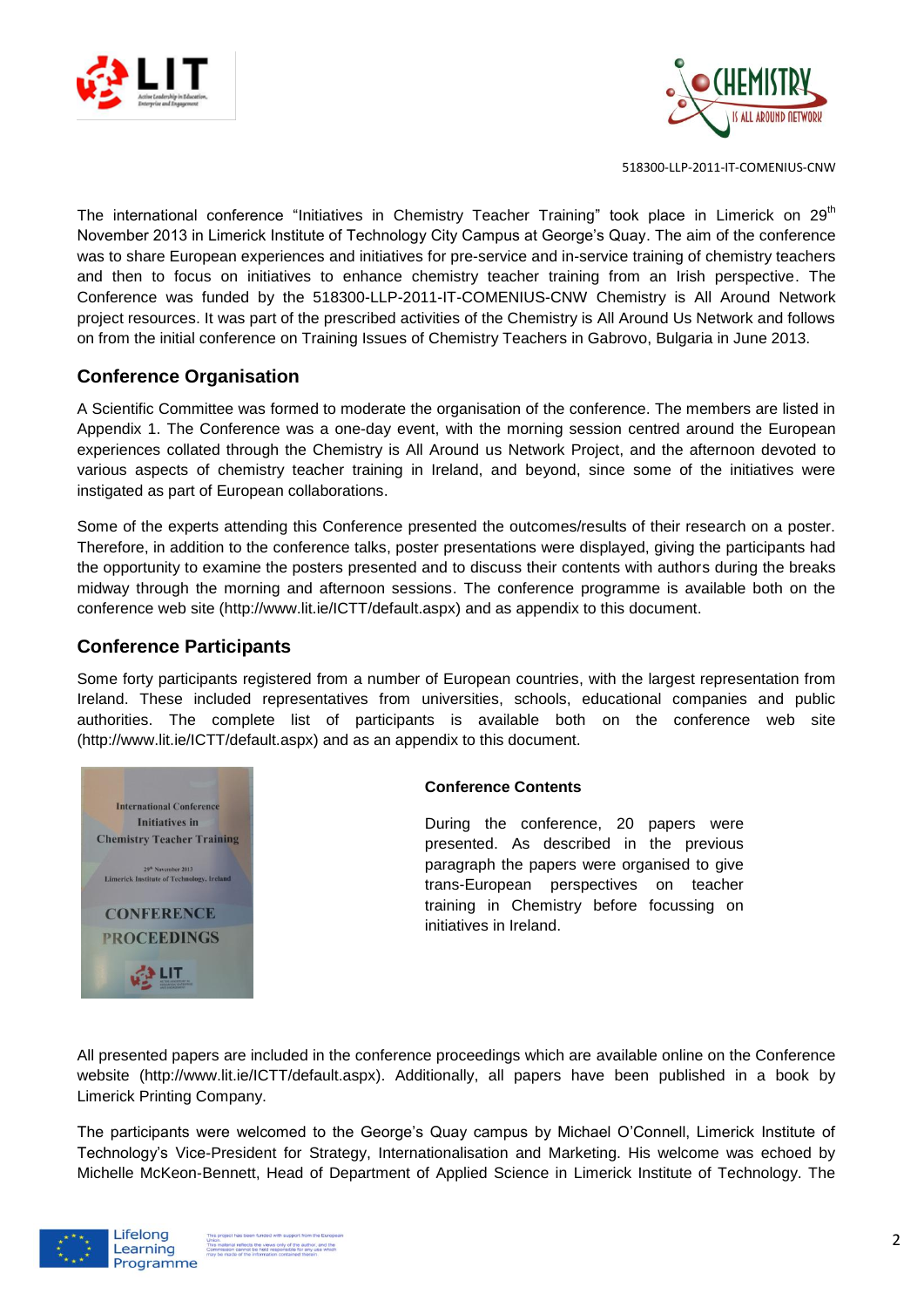



Chairperson for the day was David Sutton, a lecturer in the Department of Applied Science in Limerick Institute of Technology who is also a member of the Irish team of experts for the Chemistry is all Around Us Network Project.

The papers presented addressed Initial Teacher Education and In-service Education, with some of them focussing on the use of information communications technologies to enhance the teaching experience, as well as continuous professional development in the use of inquiry-based strategies.

**Maria Maddalena Carnasciali** presented a paper entitled *Initiatives in Chemistry Teacher Training in Italy: Significant Testimonials,* which was co-authored by Laura Ricco*.* The paper described the Itaian scenario about training of science/chemistry teachers in Italy and presented a report on results of two important projects that offer in-service training to teachers, both of which are coordinated by the Department of Chemistry and Industrial Chemistry of Genoa. A summary of the responses to a survey of "senior" and "junior" teachers was also presented. This concluded that there is a need for financial support and good planning to ensure that teachers of varying backgrounds and experience are offered significant continuous personal development to ensure a good balance of subject content knowledge and pedagogical skills training.

The Greek situation was presented by **Dionysios Koulougliotis** in a paper *Pre-service Primary School Teachers Ideas in Chemistry Preparing and Retaining High Quality Chemistry Teachers in Greece* which was co-authored by Katerina Salta. This paper outlined research carried out to explore the experiences and beliefs of in-service Greek chemistry teachers in respect to their training and their classroom practices via qualitative analysis of data collected during workshop activities. This showed that, with the exception of pre-service subject matter, all other dimensions (pedagogical, psychological, social, ICT) were either inadequate or absent. A total of 13 factors were identified to have influenced the effectiveness of the received training with seven and six producing a negative or positive effect respectively. Four major obstacles which teachers face in their efforts to implement novel teaching approaches in the classroom were identified. Analysis of the workshop material also resulted in several proposals and suggestions related with different aspects of teacher training, namely the content, the type and the responsibility for the training program. The structures of the Greek education system are a drawback but the conclusion of the paper was that the views on in-service teachers could and should inform the design of teacher training programmes..

**Julien Keutgen** presented an account from Belgium of *Chemistry Teachers' Training in the Fédération Wallonie-Bruxelles* which was co-authored with Zlata Selak of Inforef. This described the current system of teacher training in the area, which is different depending on the school level in which the teacher aims to be employed. It went on to outline a project of structural reform of teachers' initial training that is currently under consideration and aims to change the structure of the upper education landscape. The project intends to extend the non-university training cycle in order to harmonise it with university training and to build new frames of reference of skills. All secondary school teachers would therefore be trained in the same way. This approach has to redefine the profession of teacher in its multiple missions: pedagogic, didactic and as a social and cultural partner.

A paper on *Chemistry Teachers' Training in Slovakia* by Katarína Javorová was presented by **Juraj Dúbrava.** This explained the current structures for teacher training in Slovakia and outlined some initiatives. However, the system seems to be fraught with difficulties and the need for overhaul of pre-service and in-service training was underlined. The need to establish professional standards and mandatory continuous professional development programmes for teachers was emphasized.

**Ana Pereira** presented *In-service teacher training in Portugal: Objectives, organisation and impact on teacher's career* on behalf of her co-authors O. Ferreira, A. Silva, E. Afonso and M.F. Barreiro. According to Portuguese legislation, teachers' training is organized in three different categories: Initial training, Specialized training, and In-service training. Restructuring of the initial teacher education programmes as a result of the Bologna Process was described. The authors also sought opinions of teachers involved in the Chemistry is All

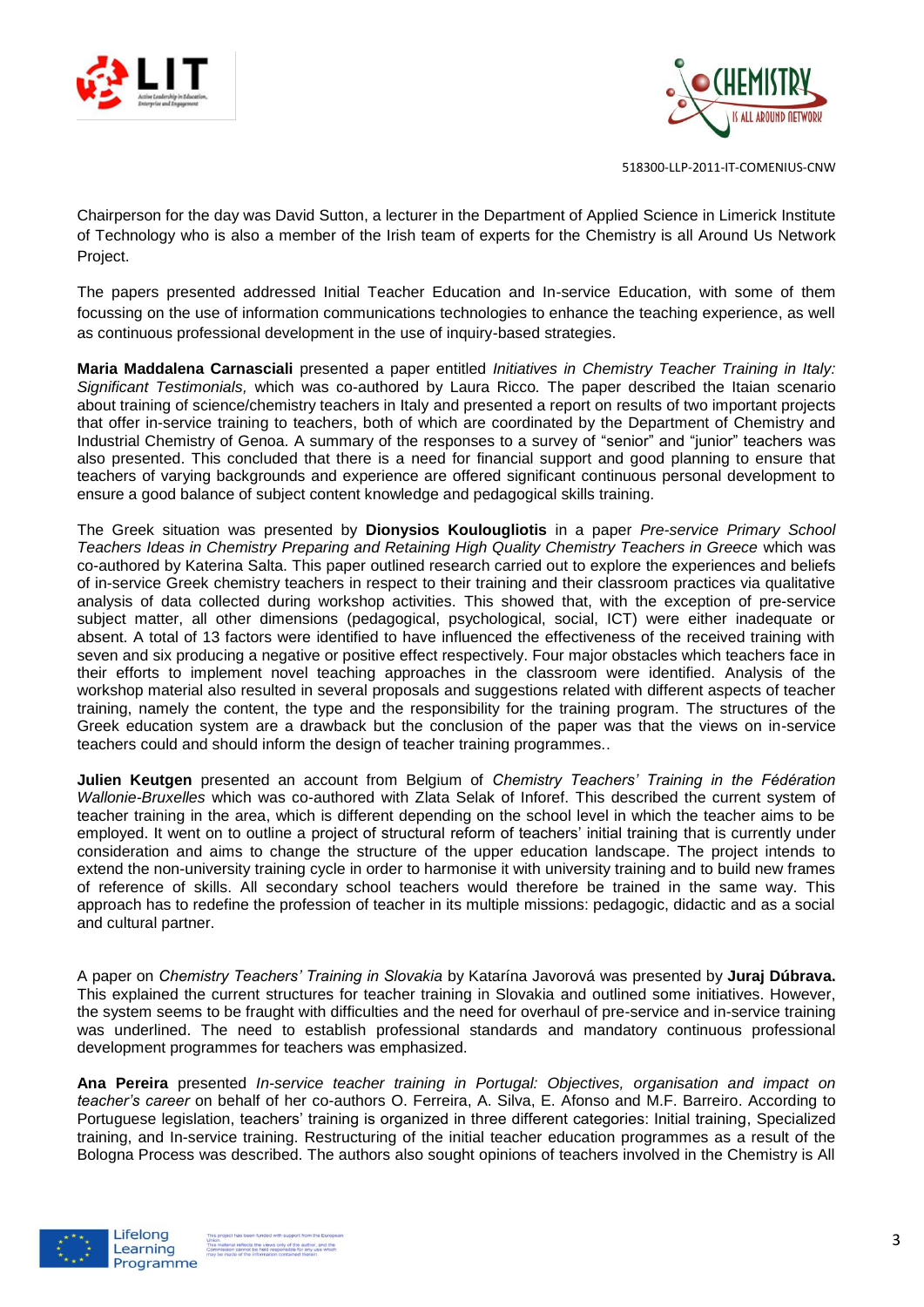



Around Us Network project, and concluded that professional development support, particularly in practical laboratory work and ICT resource use, was essential.

*Teacher training in Turkey and an analysis of the recent status* by Murat Demirbaş, Mustafa Bayrakcı, Nazmiye Başer was presented by **Mustafa Bayrakcı***.* This paper reviewed the current systems for initial teacher education in Turkey. The need for reform was once again highlighted. The authors conclude, 'the future of a child is determined by his/her elementary teacher instead of parents. It is possible to say a child is lucky in his/her elementary period if the teacher has advanced skills, a good personality and if he/she is able to provide qualitative education. A good teacher builds up a good future. So, the teacher training applications should be arranged carefully and should be applied efficiently'.

**Milena Koleva** represented her colleagues Milena Kirova and Adriana Tafrova-Grigorova to describe *Chemistry Teachers' Training Realities in Bulgaria.* The issues and challenges of teacher training and qualification are a special point of discussion among Bulgarian institutions within the context of the continuous (over 20 years) reform of Bulgarian education. Milena described the situation regarding pre and in-service training of Chemistry teachers in Bulgaria. She also outlined the contribution of the Chemistry is All Around Us Network Project to the debate on teacher training needs. The International Conference on Training Issues of Chemistry Teachers held in Gabrovo in June 2013 was a logical continuation of the project activities on Teacher Training. More than 60 participants from 11 European countries attended the Conference, among them representatives of universities, schools, educational and public authorities. The participants came to common conclusions that despite differences in educational systems there are common problems also. Although protocols for teachers training have been established in the different countries, there is a common need of clear policy and regular activity in science teachers' training to guarantee their permanent professional development and, thus, the high quality of the educational process.

*Science Teachers Training in Spain* by Antonio Jesús Torres Gil was presented by **Cristina Gaitán**. This explained the new Masters structure for initial teacher training which has been implemented in Spain. The strengths of this new programme include: High degree of implication and motivation from teachers and students; The Master can become a permanent teaching instrument for tutors and a initial training tool for prospective teachers; it reinforces the relationship between universities and secondary education teachers; it advocates the use of virtual environments and teachers are offered a wide range of courses to specialize. However, the Master has a number of identified weaknesses: too hasty implementation of the Master; lack of coordination between institutions and teachers involved; economic criteria as a priority in the design of the curricula activities; lack of coherence between teaching models expected to use in the classroom; teacher's courses are not compulsory and, last but not least, lack of time for teachers to attend training courses.

**Zdeněk Hrdlička** presented a paper describing *Teachers' Training in the Czech Republic* which he coauthored with Marcela Grecová and Veronika Popová. The main problem identified by the Czech authors was non-uniformity of the education system in different universities. This has resulted in a varying quality of graduates, which in turn affects the quality of teaching performed by these graduates. The presentation outlined the responses to a survey returned by 78 teachers at a summer school. The majority of the respondents were teachers with considerable amounts of in-service experience. One section of the survey asked teachers what is the biggest problem in their practice. This question was answered most extensively: Lack of funding leads to: poorly equipped laboratories, out-dated classrooms, lack of chemicals, small wages, and unavailability of materials; Textbooks are out-dated (with out-dated terminology and information); Lack of interconnection among science subjects; Laws restrict chemical experiments. The availability of materials produced through European collaborations was discussed.

Recent (2012) Polish educational reforms which introduced new objectives for teaching and learning were explained in detail by **Magdalena Gałaj** based on her paper, *Chemistry Teacher Training in Poland*. In Poland 'Chemistry for life' is promoted through research and experiment. The overhaul of the teaching system has dictated that Pre-Service training is available only for two- cycle programmes. However, In-Service Teacher training is optional and required only when developing ones teaching career in spite of the fact that programmes and courses available both at local and regional levels.

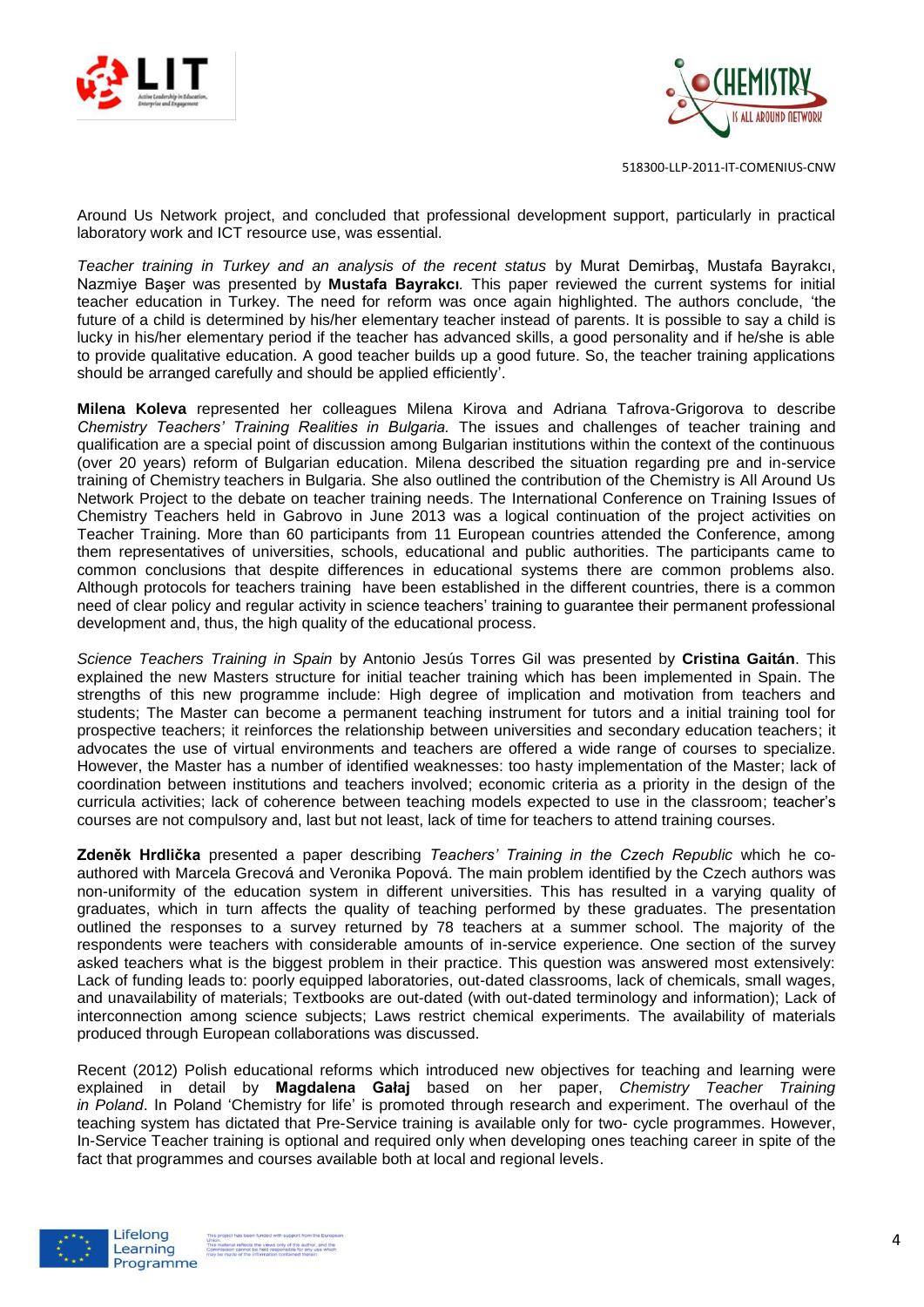



The morning sessions concluded with a review of *Initiatives in Chemistry Teacher Training in Ireland* by **Marie Walsh**. This outlined the current status of reform in all education components in Ireland, which, in the case of teacher training, have been informed by the Sahlberg Report (July 2012). This concluded 'in order to advance further in its national teacher education system, Ireland needs to invest more in the continuous improvement of the quality of teaching, the role of research in teacher education, and international cooperation in all of its teacher education institutions'. The current system of pre-service training was described, with some comparison of concurrent versus consecutive training and the implications of each for subject content knowledge and pedagogical skills training. Continuous professional development to maintain the state of the art in a scientific discipline like Chemistry was recognised as being vital. To this end the talk merged with one by **Peter Jackson**, who described the role of the *Professional Development Service for Teachers* (PDST). He is a practising Chemistry teacher who is also a member of the PDST team for Chemistry. He explained the work of the team and their countrywide interaction at Teachers Centres. They ensure material presented at training sessions is useful, are forward-looking, cross curricular links are stressed, making resources available to all teachers and they address literacy and numeracy issues.

The conference lunch was held in the Hunt Museum, which was a short walk away from the venue for the talks. This gave participants a chance to meet partners from other countries and to discuss the issues in a less formal setting.



When the participants reconvened at George's Quay they heard an overview of the *Chemistry Is All Around Network Project: The Transnational Report* by M.M.Carnasciali and L.Ricco and presented by **Marilena Carnasciali**, the project leader from University of Genoa. Her report showed how the project network is expanding internationally. She has concluded that the project is making a valuable contribution to the training of teachers because it allows the experts to deal with the international reality and increase their knowledge in the field of training and to discuss with teachers of all levels, establishing a solid contact with schools, their problems and needs. It also has allowed the teachers involved to have people to contact for improving their teaching methodology and for all users of the portal to update on teaching chemistry in Europe and find ideas for new teaching methodologies.

The afternoon sessions then shifted focus to Irish initiatives. Talks were given by representatives of Chemistry and Science Education Research Groups in a number of Irish third level institutions with involvement in either or both pre-service and in-service training of teachers. Many of the presenters are members or associates of the Chemistry is All Around Us Network in Ireland. The first of these talks was from **Peter Childs**, one of the pre-eminent chemistry education researchers in Ireland. His talk *From SER to STL: translating science education research into science teaching and learning*, encouraged the implementation of research findings into teaching and learning.

The theme of 'Misconceptions' was a major component of *Pre-service Primary Teachers Ideas in Chemistry* by **Maeve Liston**. She shared her on-going research findings regarding the scientific knowledge of pre-service primary school teachers and also described proposed future work to redress the misconceptions issue: to design and implement the Conceptual Understanding Chemistry Course where the pre-service teachers will be confronted with 'chemical events' that evoke conflicts between everyday conceptions and chemical theory.

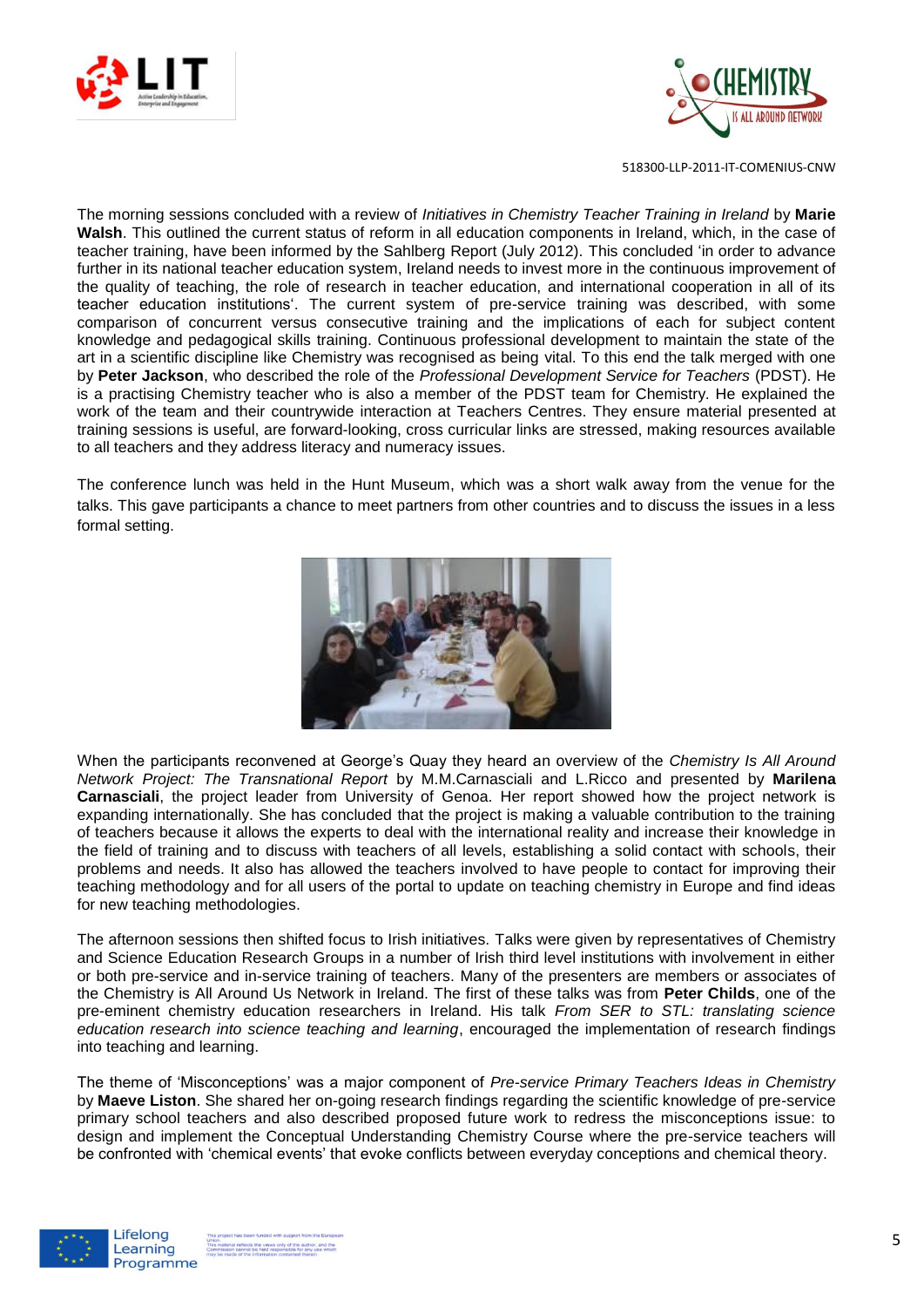



The theme continued with a description of on-going research with pre-service secondary school teachers at the University of Limerick in *Investigating and Addressing Chemistry Misconceptions in the Subject Matter Knowledge and Pedagogical Content Knowledge of Pre-service Science Teachers* which was outlined by **Muireann Sheehan** and co-authored by Peter Childs. Their research has shown that the level of misconceptions is high, and worryingly, that it does not decrease over the lifetime of the undergraduate training programme. Phase 2 of the research includes design of a blended-learning intervention, including a website subatomic. The intention is that this website is a place where the Pre-service science teachers can: revise their own understanding of lower second-level (Junior Certificate) chemistry topics, learn about common pupil misconceptions which they may come across in the classroom, get diagnostic questions, resources, ideas for teaching activities and information about the Junior Certificate science syllabus, learn about research ideas and strategies relevant to developing conceptual understanding and targeting misconceptions among their pupils, and, get advice from experienced teachers/researchers about teaching chemistry (in the form of short articles).

The next two talks shifted emphasis to the use of ICTs in chemistry teaching. **Claire McDonnell** from Dublin Institute of Technology addressed the topic *Applying Technology to Enhance Chemistry Education.* Claire described her experience as a guest editor for the Royal Society of Chemistry special themed issue of the journal Chemistry Education Research and Practice, before going on to talk about her own experiences of using Wikis and Peerwise. One telling quote has resonance for all: "Technology will not replace teachers, but teachers who use technology will replace the teachers who do not," Clifford, R. (Defense Language Institute) quoted in Moeller, A. J. CALICO Journal, 1997, 14 (2-4), 5-13.

**Mark Glynn** from Dublin City University spoke on *Using Moodle for sustainable professional development for teachers.* This talk gave an overview of the potential for Moodle, both for in-house back-up for lessons and also for distance training initiatives.

After a short break to allow discussion and viewing of posters, the final talks of the day commenced. The first of these *The use of Visual Aids for concrete learners: Facilitating understanding in Organic Chemistry* was presented by **Anne O'Dwyer** (in conjunction with her supervisor Peter Childs), who demonstrated her research findings supporting the use of models to facilitate understanding of structures and reactions of organic molecules. She spoke about the multi-dimensional nature of Chemistry, cognitive development and its impact on the learning and understanding of abstract ideas – and particularly the cognitive demand of Organic Chemistry. The talk concluded with illustrations of the potential for using concrete models to teach abstract concepts.

**Sarah Brady**, from the CASTEL Centre for Advancement of Science Teaching and Learning in Dublin spoke about *Developing and Implementing Teacher Education Programmes & Resources for teaching Chemistry,* on behalf of her colleagues, Odilla E. Finlayson, Deirdre McCabe, Paul van Kampen, James Lovatt, Eilish McLoughlin. She shared the group experiences of developing and implementing teacher education programmes and resources for teaching chemistry. This work has been made possible through CASTEL's involvement in two particular projects. The first is the ESTABLISH project, which is an FP7 Science in Society coordination and support project which they coordinate and the second is the Amgen Science Teacher Training Initiative, which has been run as a pilot project for the last two years. Two positive results from these initiatives have been: observed changes in the profile of teachers' understanding of Inquiry based science education and very significantly buy-in from Ministries of Education to roll out national programmes of continued teacher professional development.

The final talk of the afternoon was on *Technology Enhanced Learning in the Chemistry Classroom* by **Michael Seery** who was guest co-editor of the special themed issue of Chemistry Education Research and Practice alluded to earlier. He described on-going research and practice in the implementation of ideas to reduce cognitive overload for students, ideas like the use of worked examples, wikis, jump-starting lectures, podcasting and screencasting. This gave a myriad of ideas for in-service actions that might motivate students in their studies of chemistry, and also ensure that teachers are responding to the appropriate use of technologies.

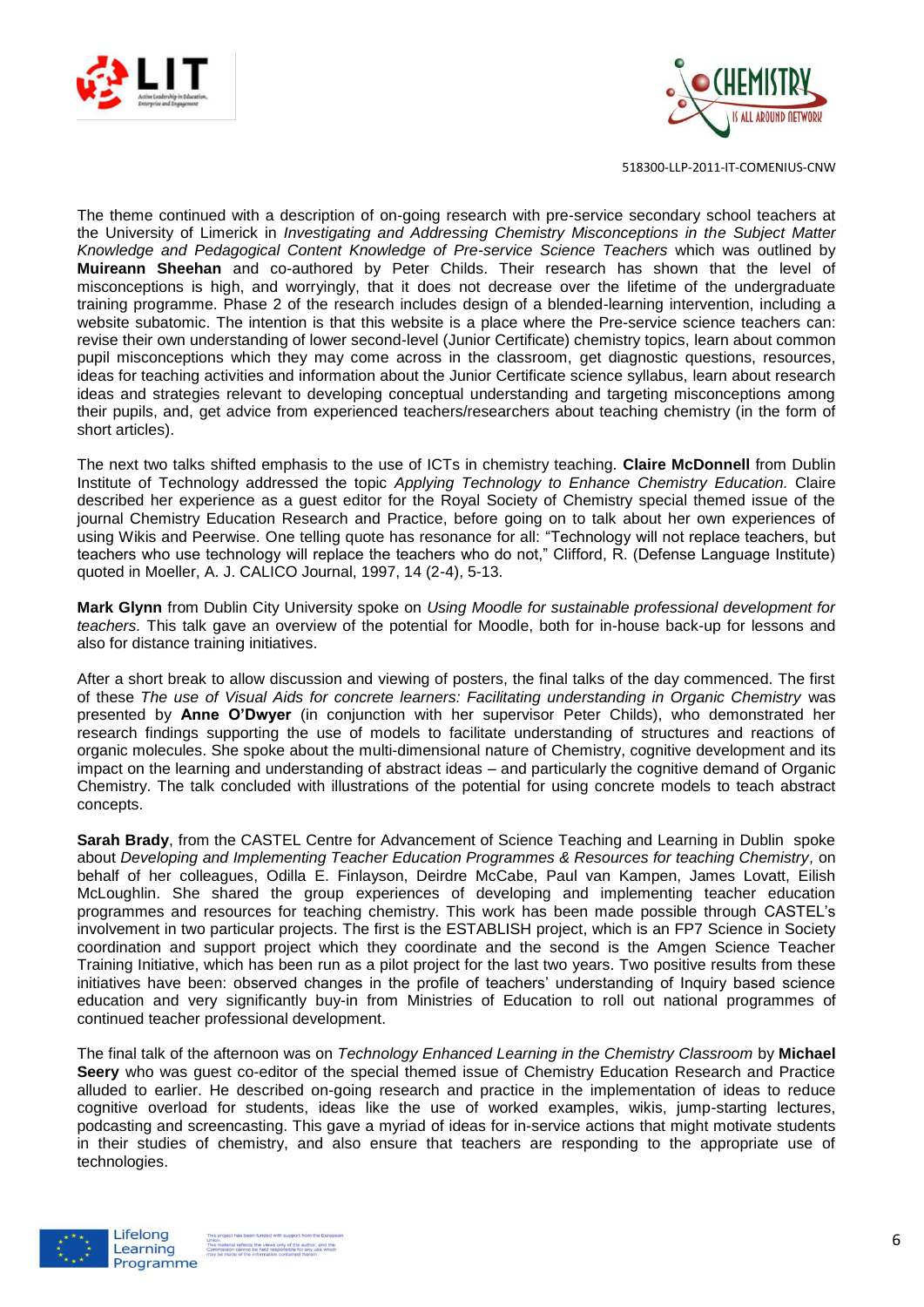



**Marie Walsh** and **Marilena Carnasciali** thanked the conference participants who had presented, listened, discussed and otherwise appreciated a very packed and informative programme.

Some posters were also on display throughout the day. These included:

*TEMI: Teaching Enquiry with Mysteries incorporated* Broggy, J., Childs, P.E., McCormack, O., McManus, B., O' Dwyer, A.

*Innovative learning and support for teachers in chemistry* Hana Bartková, Anna Mittnerová

*Learning Styles and Teaching in the Classroom* Josephine Treacy

*National Centre for Excellence in Mathematics & Science Teaching and Learning: Teacher support services* Michelle Starr

*Chemistry for Non-Specialists – An In-Service Training Course* Maria Sheehan & Claire McDonnell

*Professional Development Service for Teachers – an overview of in-service supports* Angela Gammell

*CHEMISTRY TEACHER TRAINING IN TURKEY* MURAT DEMIRBAŞ, MUSTAFA BAYRAKCI, NAZMIYE BAŞER

#### **Conference Evaluation**

At the end of the conference the participants gave verbal evaluations that were positive about the organisation, venue and programme.

#### **Conclusions**

The conference heard presentations from representatives of eleven different European countries. It was an opportunity to consolidate the work of the Chemistry is All Around Us Network Project. Furthermore, it allowed associate partners and experts from Ireland to meet the European partners. The presentations not only highlighted common issues but also described initiatives in some countries that are attempting to resolve problems with pre-service and in-service teacher training. It begs the question that given the commonalities in shortfalls and reforms should the education systems of Europe not have a more uniform and streamlined approach to training provision?

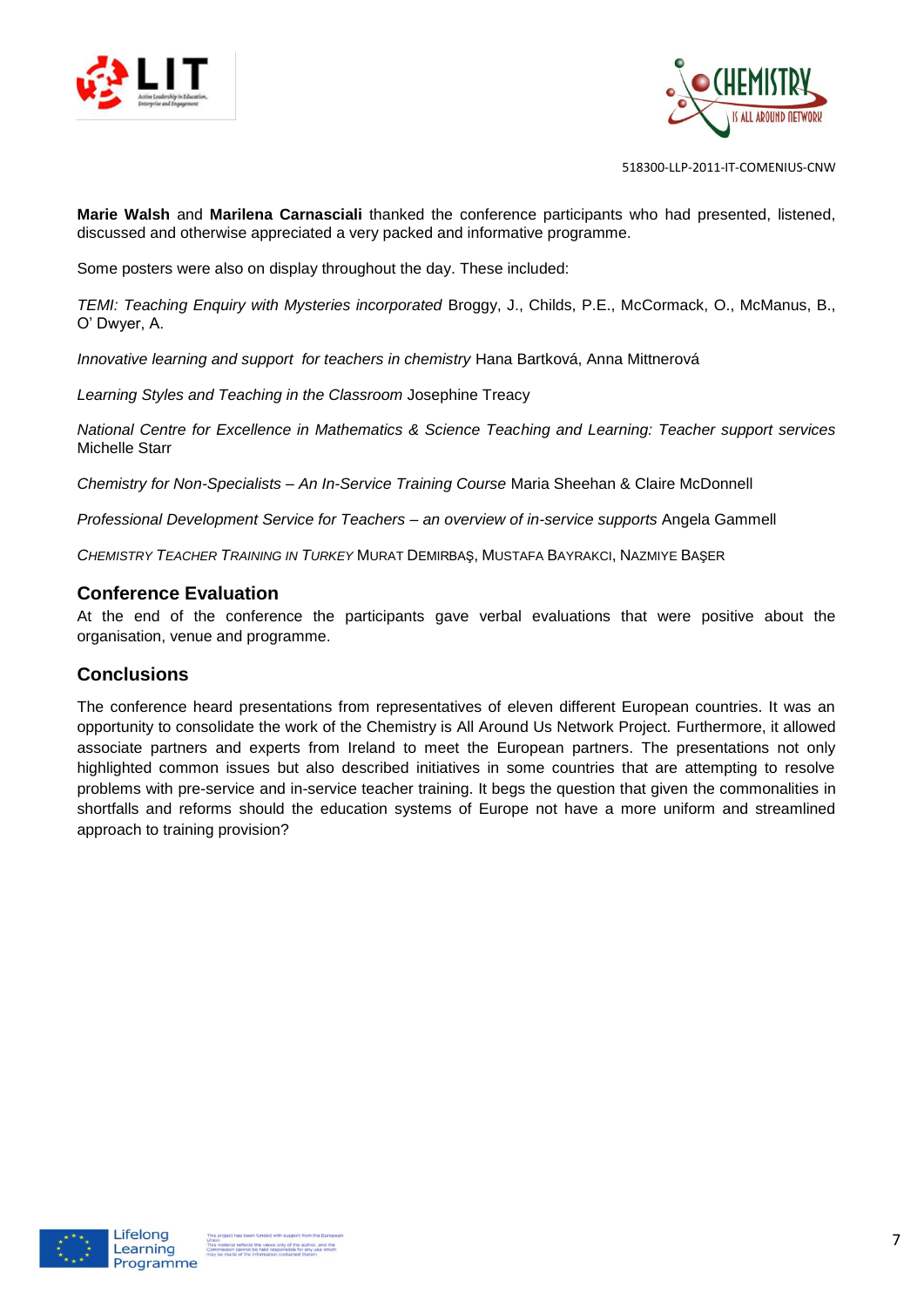



#### **Appendix 1: Programme Committee**

- Dr. Hana Bartkova, Institute of Chemical Technology, Prague, Czech Republic
- Dr. Maria Maddalena Carnasciali, University of Genoa, Italy
- Dr. Murat Demirbaş, Kırıkkale University Education Faculty, Turkey
- Dr. Milena Koleva, Technical University of Gabrovo, Bulgaria
- Dr. Dionysios Koulougliotis Technological Educational Institute (T.E.I.) of Ionian Islands, Greece
- Dr. James Ring, Limerick Civic Trust, Limerick
- Dr. David Sutton, Limerick Institute of Technology, Ireland
- Marie Walsh, Limerick Institute of Technology, Ireland

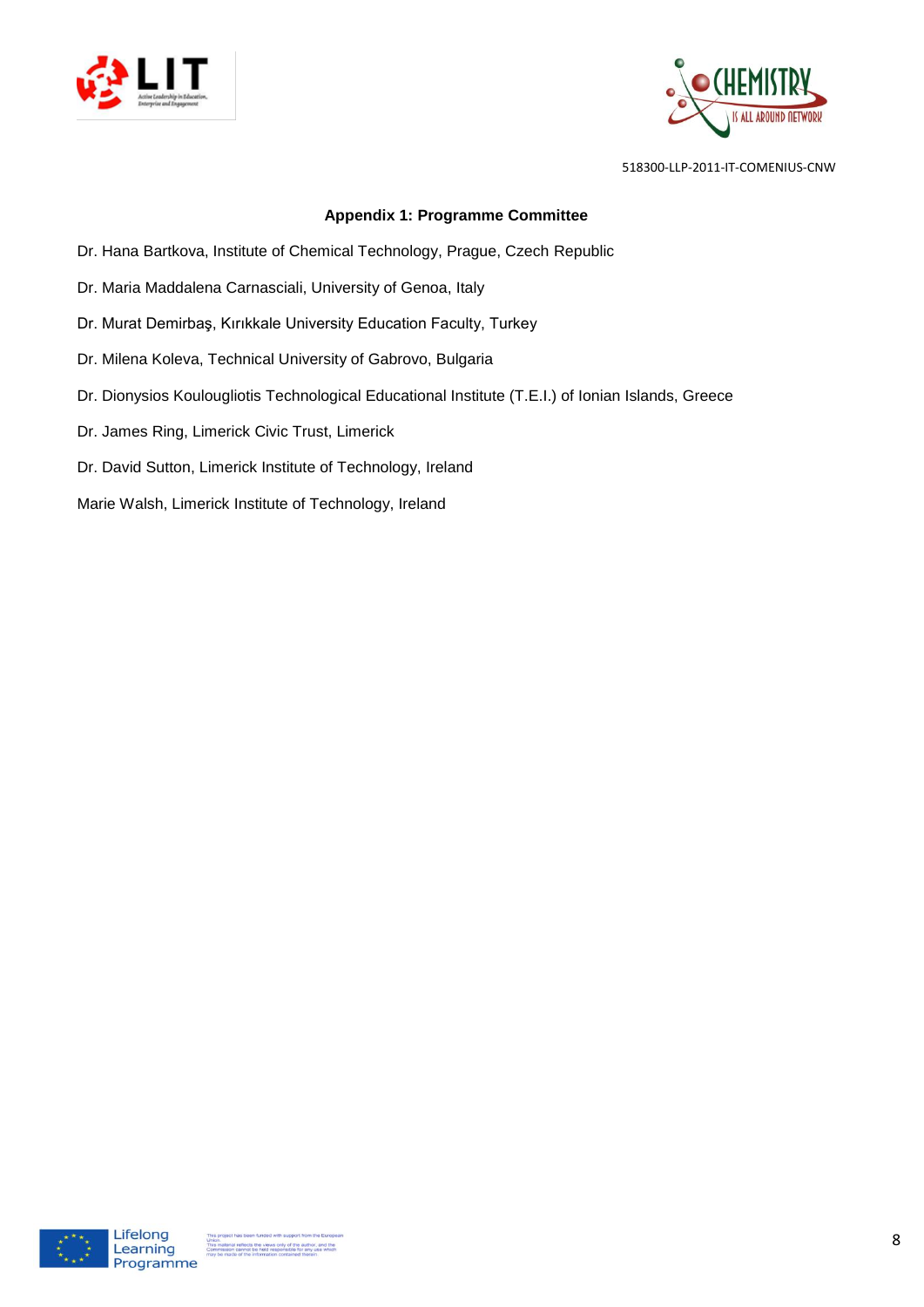



| Name                        | Organisation                                                              | Country         |
|-----------------------------|---------------------------------------------------------------------------|-----------------|
| Alison Cullinane            | National Centre for Excellence in Maths and Science Teaching and Learning | Ireland         |
| Amanda Gardiner             | Limerick Institute of Technology                                          | Ireland         |
| Ana Pereira                 | Instituto Politecnico Braganca                                            | Portugal        |
| Angela Gammell              | St Joseph's Spanish Point                                                 | Ireland         |
| Anne O'Dwyer                | National Centre for Excellence in Maths and Science Teaching and Learning | Ireland         |
| <b>Beulah McManus</b>       | Chemistry Education Research Group Uni Limerick                           | Ireland         |
| <b>Brigid Corrigan</b>      | Teacher                                                                   | Ireland         |
| Ciara NiDhrisceal           | Gaelcholaiste Luimnigh                                                    | Ireland         |
| Claire McDonnell            | Dublin Institute of Technology                                            | Ireland         |
| Cristina Gaitan Fuertes     | <b>CECE</b>                                                               | Spain           |
| David Sutton                | Limerick Institute of Technology                                          | Ireland         |
| Dionysios Koulougliotis     | TEI of Ionian Islands                                                     | Greece          |
| Eilish Coleman              | Cork Institute of Technology                                              | Ireland         |
| Eimear O'Connor             | Limerick Institute of Technology                                          | Ireland         |
| Hana Bartkova               | Institute of Chemical Technology Prague                                   | Czech Republic  |
| Josephine Treacy            | Limerick Institute of Technology                                          | Ireland         |
| Julien Keutgen              | <b>INFOREF</b>                                                            | Belgium         |
| Juraj Dubrava               | <b>TRANSFER Slovenko</b>                                                  | Slovakia        |
| Ken Maddock                 | <b>NUI Maynooth</b>                                                       | Ireland         |
| Lorenzo Martellini          | <b>PIXEL</b>                                                              | Italy           |
| Maeve Liston                | Mary Immaculate College                                                   | Ireland         |
| Magdalena Galaj             | <b>WSINF</b>                                                              | Poland          |
| Marcela Grecova             | Institute of Chemical Technology Prague                                   | Czech Republic  |
| Maria Maddalena Carnasciali | University of Genoa                                                       | Italy           |
| Marie Walsh                 | Limerick Institute of Technology                                          | Ireland         |
| Mark Glynn                  | Dublin City University                                                    | Ireland         |
| Michael O'Connell           | Limerick Institute of Technology                                          | Ireland         |
| Michael Seery               | Dublin Institute of Technology                                            | Ireland         |
| Michelle McKeon Bennett     | Limerick Institute of Technology                                          | Ireland         |
| Milena Koleva               | <b>Technical University Gabrovo</b>                                       | <b>Bulgaria</b> |
| Muireann Sheehan            | National Centre for Excellence in Maths and Science Teaching and Learning | Ireland         |
| Murat Demirbas              | Kirikale University                                                       | Turkey          |
| Mustafa Nayrakci            | Sakaraya University                                                       | Turkey          |
| Niamh Burke                 | Gaelcholaiste Luimnigh                                                    | Ireland         |
| Olga Ferreira               | Instituto Politecnico Braganca                                            | Portugal        |
| Peter Childs                | Chemistry Education Research Group Uni Limerick                           | Ireland         |
| Peter Jackson               | <b>PDST</b>                                                               | Ireland         |
| Sandra Hanley               | <b>IT Tralee</b>                                                          | Ireland         |
| Sarah Brady                 | Dublin City University                                                    | Ireland         |
| Siobhan Curtin              | Limerick Institute of Technology                                          | Ireland         |

#### **Appendix 2: List of Participants**

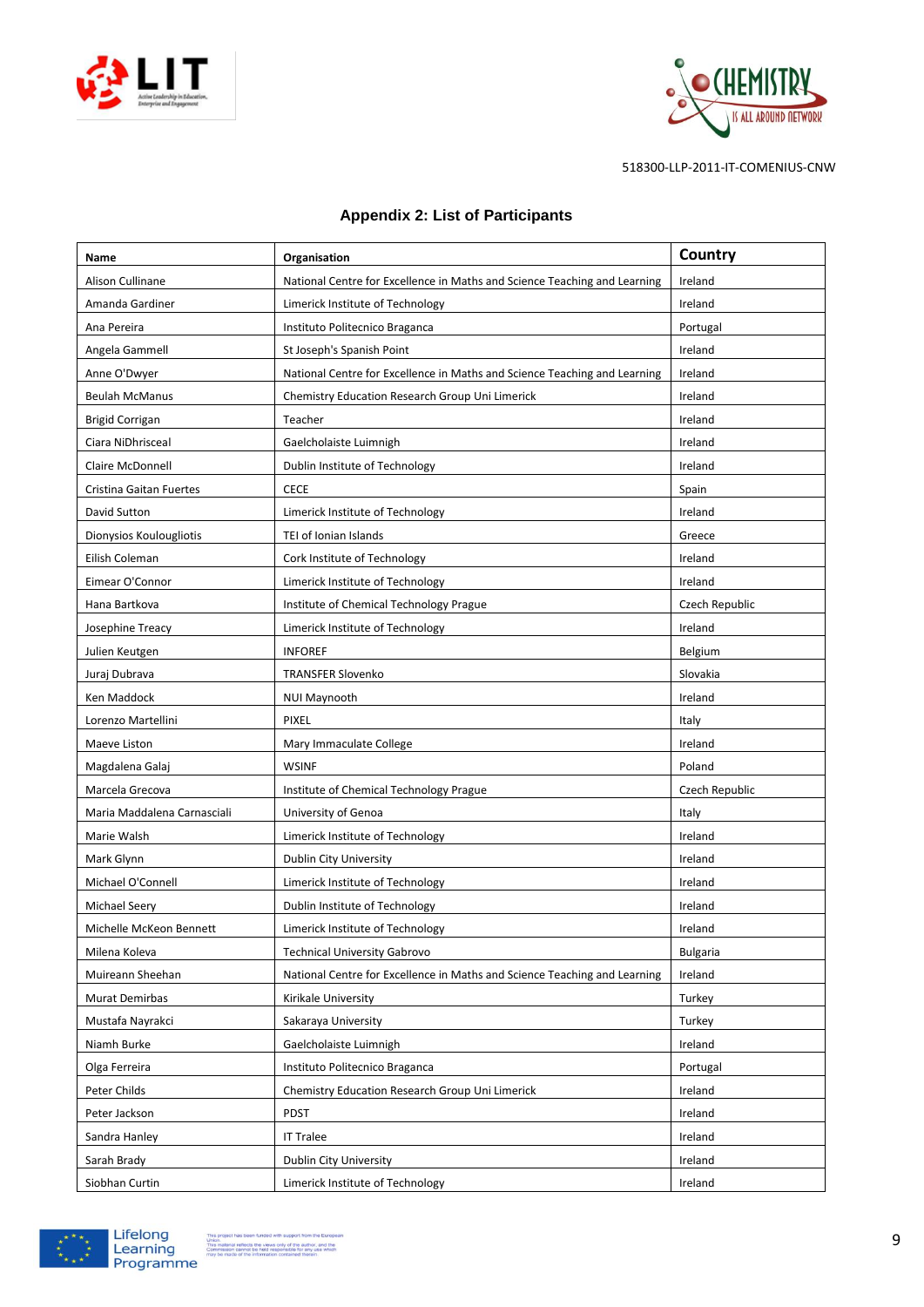



| Yvonne Doyle    | Limerick Institute of Technology        | Ireland        |
|-----------------|-----------------------------------------|----------------|
| Zdenek Hrdlicka | Institute of Chemical Technology Prague | Czech Republic |
|                 |                                         |                |

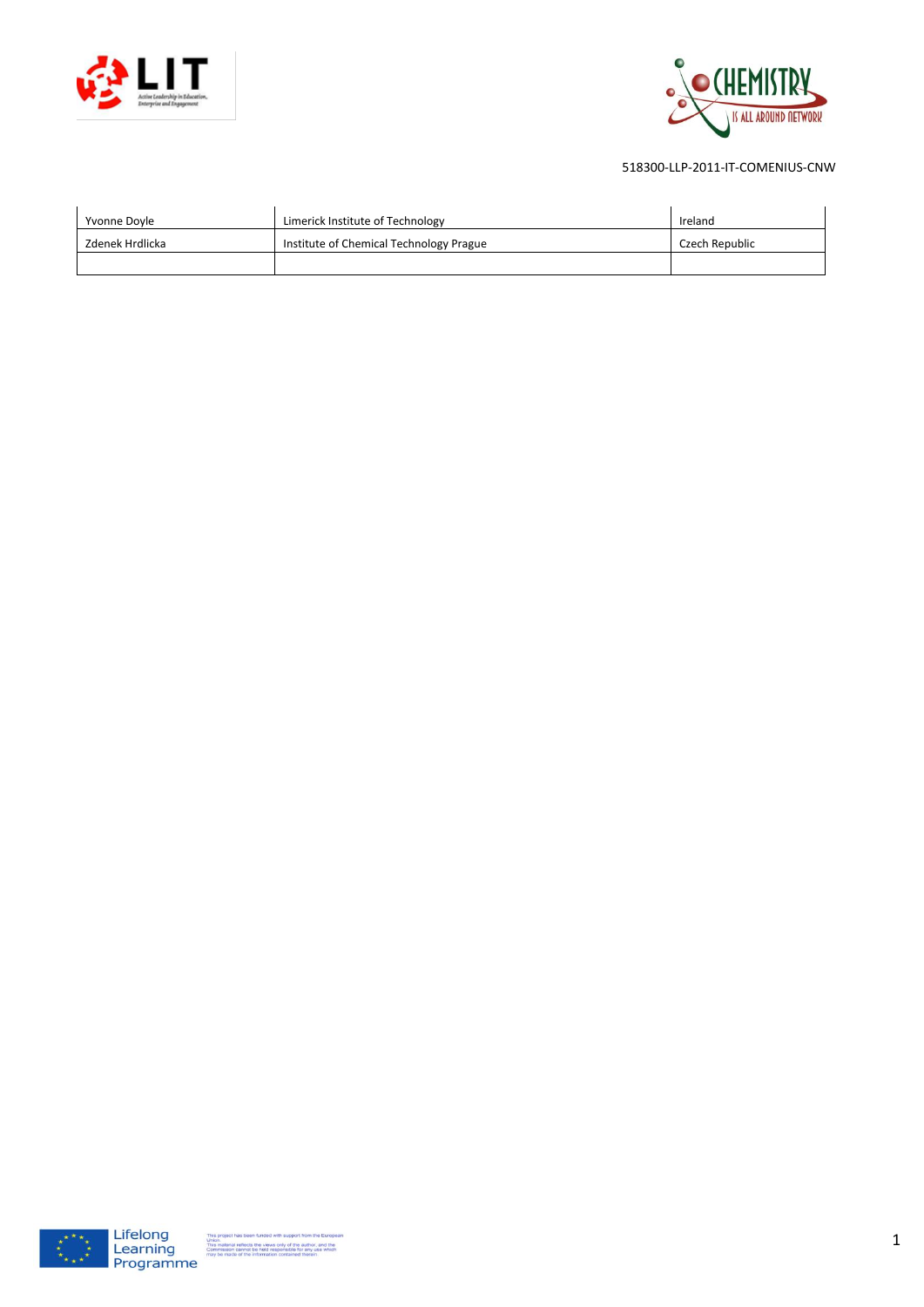



#### **Appendix 3: Conference Programme**

| 8.30 a.m. - 9.00a.m. | Registration                                                                                                                                                           |
|----------------------|------------------------------------------------------------------------------------------------------------------------------------------------------------------------|
| $9 - 9.15$ a.m.      | Welcome<br>Michelle McKeon Bennett Head of Dept. Applied Science<br>Michael O'Connell, Vice-President Internationalisation                                             |
| $9.15 - 10.30$ a.m.  | Shared Experiences in Chemistry Teacher Training in Europe                                                                                                             |
|                      | Initiatives in Chemistry Teacher Training in Italy: Significant Testimonials Maria Maddalena<br>Carnasciali, Laura Ricco                                               |
|                      | Pre-service Primary School Teachers Ideas in Chemistry Preparing and Retaining High<br>Quality Chemistry Teachers in Greece Katerina Salta and Dionysios Koulougliotis |
|                      | Chemistry Teachers' Training in the Fédération Wallonie-Bruxelles (Belgium) Zlata Selak &<br>Julien Keutgen                                                            |
|                      | Chemistry Teachers' Training in Slovakia Katarína Javorová                                                                                                             |
|                      | In-service teacher training in Portugal: Objectives, organisation and impact on teacher's<br>career O. Ferreira, A.I. Pereira, A. Silva, E. Afonso and M.F. Barreiro   |
|                      | Teacher training in Turkey and an analysis of the recent status Murat Demirbaş, Mustafa<br>Bayrakcı, Nazmiye Başer                                                     |
| $10.30 - 11$ a.m.    | <b>Coffee Break</b>                                                                                                                                                    |
| $11 - 12.30$ p.m.    | Chemistry Teachers' Training: Bulgaria Milena Kirova, Adriana Tafrova - Grigorova &<br>Milena Koleva                                                                   |
|                      | Science Teachers Training in Spain Antonio Jesús Torres Gil                                                                                                            |
|                      | TEACHERS' TRAINING IN THE CZECH REPUBLIC II Marcela Grecová, Zdeněk Hrdlička,<br>Veronika Popová                                                                       |
|                      | Chemistry Teachers' Training in Poland Magdalena Galaj                                                                                                                 |
|                      | Initiatives in Chemistry Teacher Training in Ireland Marie Walsh                                                                                                       |
|                      | <b>LUNCH in HUNT Museum</b>                                                                                                                                            |

| $1.30 - 3.30$ p.m. | Initiatives in Chemistry Teacher Training                                             |
|--------------------|---------------------------------------------------------------------------------------|
|                    | An Overview of the Chemistry is all around us network project Maria Maddalena         |
|                    | Carnasciali                                                                           |
|                    |                                                                                       |
|                    | From SER to STL: translating science education research into science teaching and     |
|                    | learning Peter E. Childs                                                              |
|                    |                                                                                       |
|                    | Pre-service Primary Teachers Ideas in Chemistry Maeve Liston                          |
|                    |                                                                                       |
|                    | Investigating and Addressing Chemistry Misconceptions in the Subject Matter Knowledge |
|                    | and Pedagogical Content Knowledge of Pre-service Science Teachers Muireann Sheehan    |
|                    | & Peter E. Childs                                                                     |
|                    |                                                                                       |
|                    | Applying Technology to enhance Chemistry Education Claire McDonnell                   |
|                    |                                                                                       |
|                    | Using Moodle for sustainable professional development for teachers Mark Glynn         |
|                    |                                                                                       |
| $3.30 - 3.45$ p.m. | Coffee Break                                                                          |
| $3.45 - 4.45$ p.m. | The use of Visual Aids for concrete learners: Facilitating understanding in Organic   |
|                    | Chemistry                                                                             |
|                    |                                                                                       |